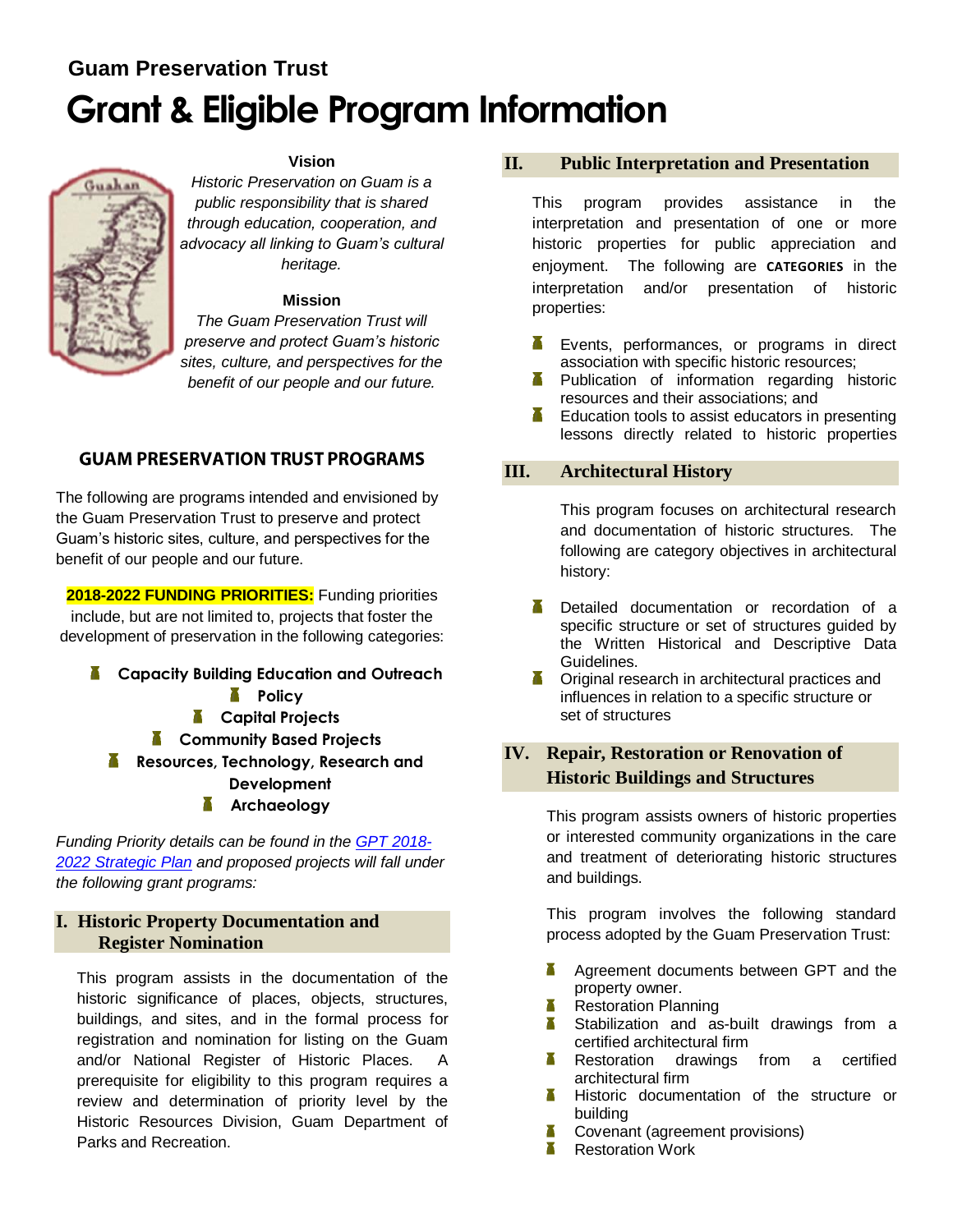A prerequisite for eligibility is that the historic structure or building must be on the listing of Historic Places. The following are requirements for this program.

- Certificate of land title
- Т Official property survey
- Τ Official topography

### **V. Ethnography and Oral History**

This program provides assistance for research on and documentation of historic places and the traditional cultural values, and practices that give these places, values, and practices significance. The research methods used in this program are those of ethnography and oral history.

### **VI. Archival Research**

This program provides assistance in archival research that focuses on specific historic places or broad patterns of events significant in Guam's history.

### **VII. Archaeological Research**

This program provides assistance in archaeological research, with the exception of archaeology that is required by law to complete compliance obligations imposed in development review and permitting processes. The following are archaeological research projects that are eligible for assistance.

- Compliance projects that produce excessive burdens on private, noncommercial land owners, in accordance with adopted GPT policies.
- **Projects designed to complete site** documentation of known but poorly described archaeological sites in areas not part of a proposed development.
- **T** Original research that addresses topics of outstanding general significance and that is well designed and focuses on tests of specific, wellframed research questions. Such research should expand existing knowledge and be of strategic importance for interpreting aspects of prehistoric or historic culture and society.

### **VIII. Miscellaneous**

The miscellaneous program provides for potential consideration of proposals that can be justified according to the purposes of GPT but which do not fall within the programs listed. A proposal submitted in this category must have strong justification with respect to how it advances the purposes of GPT and how it will provide a public benefit commensurate with the costs proposed.



### **For more information contact:**

**The Guam Preservation Trust** P.O. Box 3036, Hagåtña, Guam 96932 Hagåtña, Guam 96932

Tel: (671) 472-9439/40 Fax: (671) 477-2047 Email: jqpreservation@guam.net Website: www.guampreservationtrust.org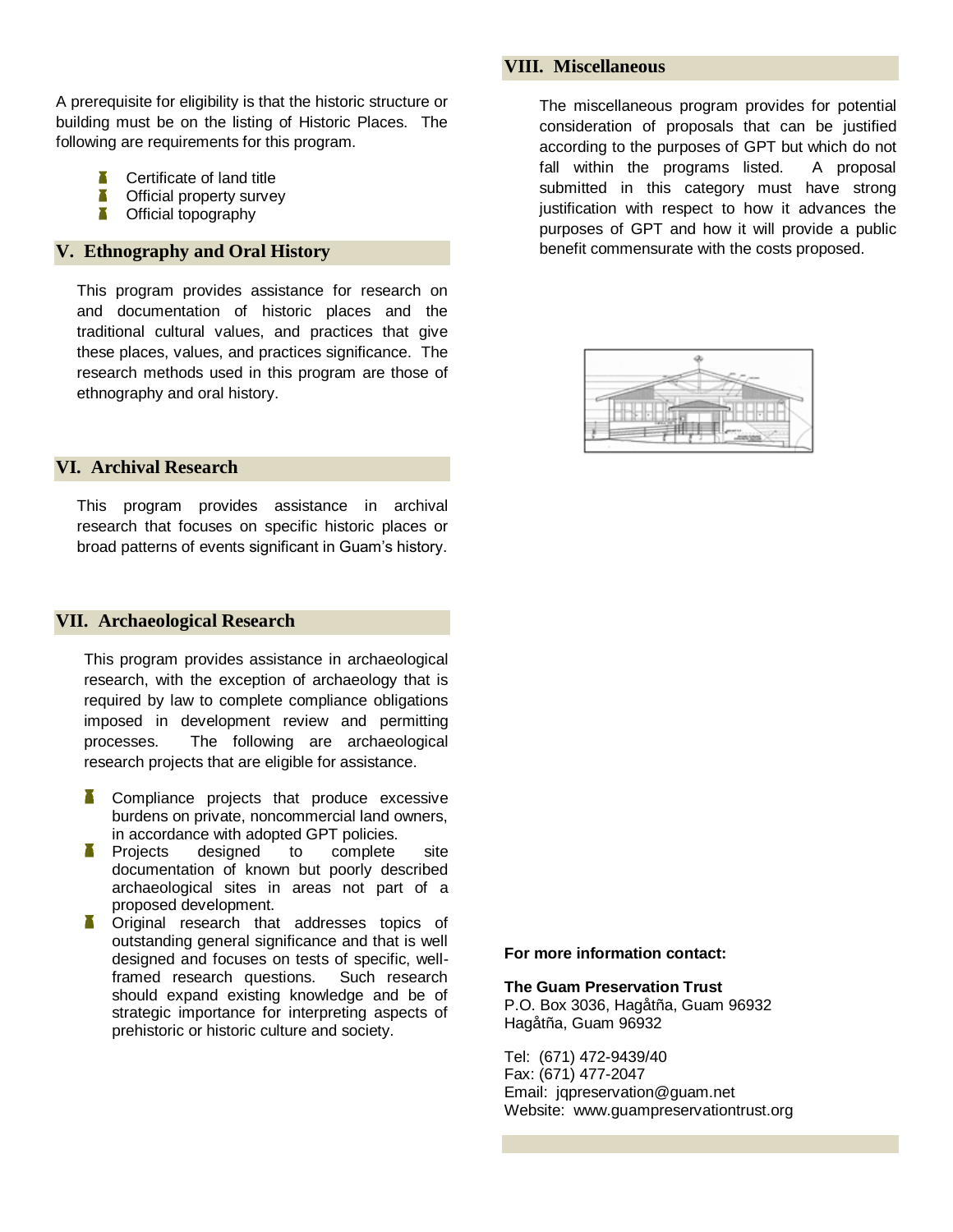# **Guam Preservation Trust Grant Application Instructions**

Each year the Guam Preservation Trust Board of Directors allocates grant funding with the following deadlines:

### **Grant Cycle 1: January 5 - 4:00 P.M. ChST Grant Cycle 2: August 5 - 4:00 P.M. ChST**

*Note: Should the deadline fall on a weekend or holiday, the application should be submitted the following business day by 4:00 P.M. Chamorro Standard Time*

All grants are discretionary and subject to the availability of funds

# **Eligibility Information**

- Χ Applicants may be individuals, community organizations or societies, community galleries or museums, religious or faith-based organizations, humanities councils, registered non-profit organizations, ethnic clubs, festival sponsors/organizers or educational institutions
- X An individual applicant must be a U.S. Citizen and resident of Guam. Individual applicants who do not meet the above criteria may affiliate themselves with a recognized Guam-based organizations for sponsorship.
- Government entities may apply. However, such grant applications are governed by Public Laws 20- 151, 21-07, and 27-89, which prevents the use of GPT funds for operational expenses.

# **Program Areas of Interest**

Program areas of interest for this Grant Application can be found in the Guam Preservation Trust Grant & Eligible Program Information sheet.

# **Cost Share**

GPT requires a cost-share by each grantee either in cash or in-kind contributions for the grant proposal



# **Criteria for Proposals**

The following criteria will be applied in the evaluation of all grant proposals.

# **CRITERION 1: Introduction and Project Overview/Summary (10pts)**

This criterion provides an overview of the proposed project:

- Applicant Name
- Π Project Title
- Χ Duration of the Project
- Ŧ Project Goals
- Т Project Objectives (not activities)
- П Expected Outcome(s) of the Project
- Π Project Location
- П Introduction of the Proposed Project

# **CRITERION 2: Need for Assistance (25pts)**

This criterion should indicate the relationship between the proposed project and the GPT program or program areas of interest applied under, and the applicant's longrange goals:

- Need for Assistance
- π Applicant's long-range goals

# **CRITERION 3: Project Approach (20 pts)**

This criterion should indicate the applicant's project strategy to include:

- Partnership planning (Community involvement in the planning of the project)
- Implementation plan
- Accessibility to the general public